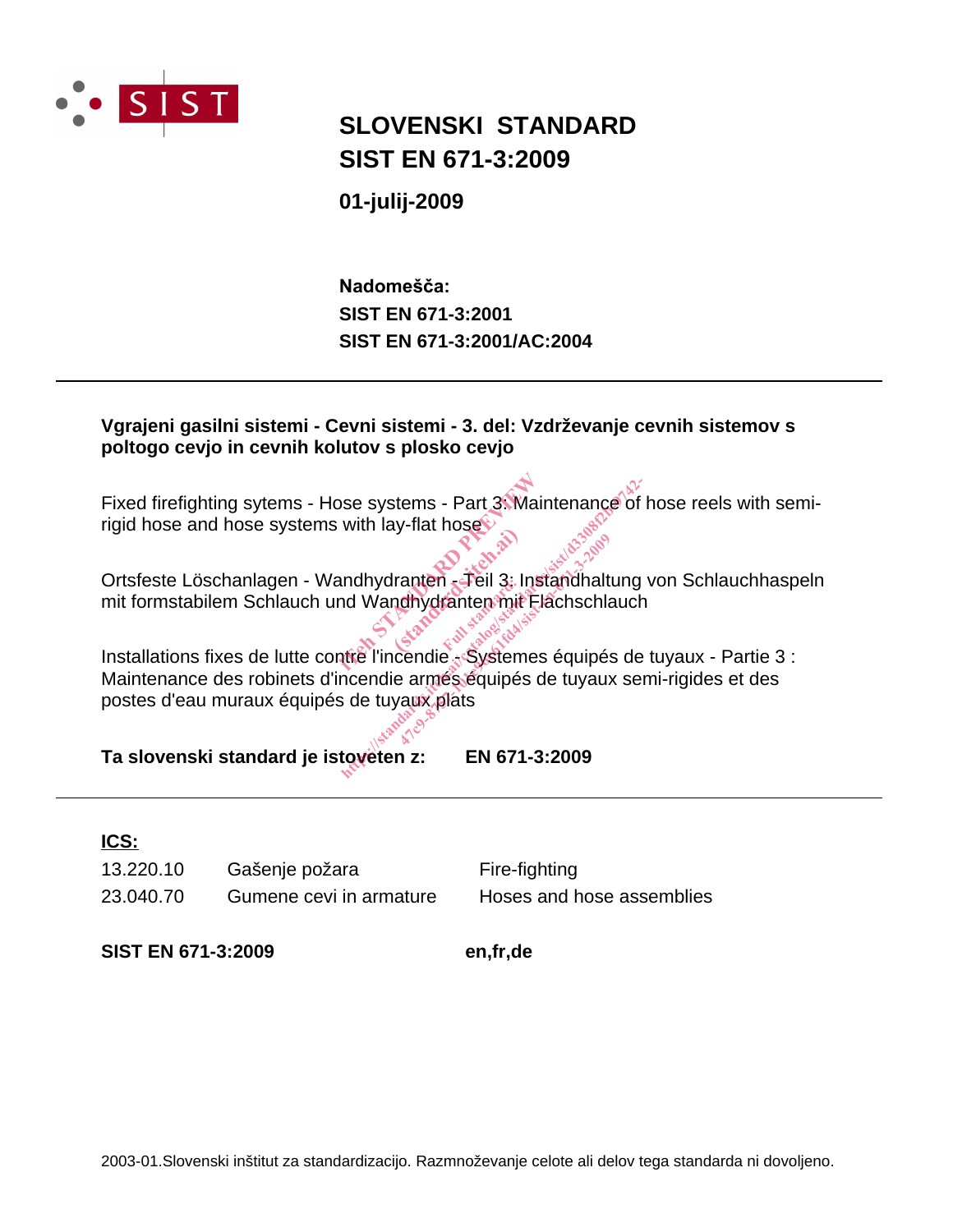**SIST EN 671-3:2009** 

Interest is an analysis of the transfer of the state of the construction of the construction of the construction of the construction of the construction of the construction of the construction of the construction of the co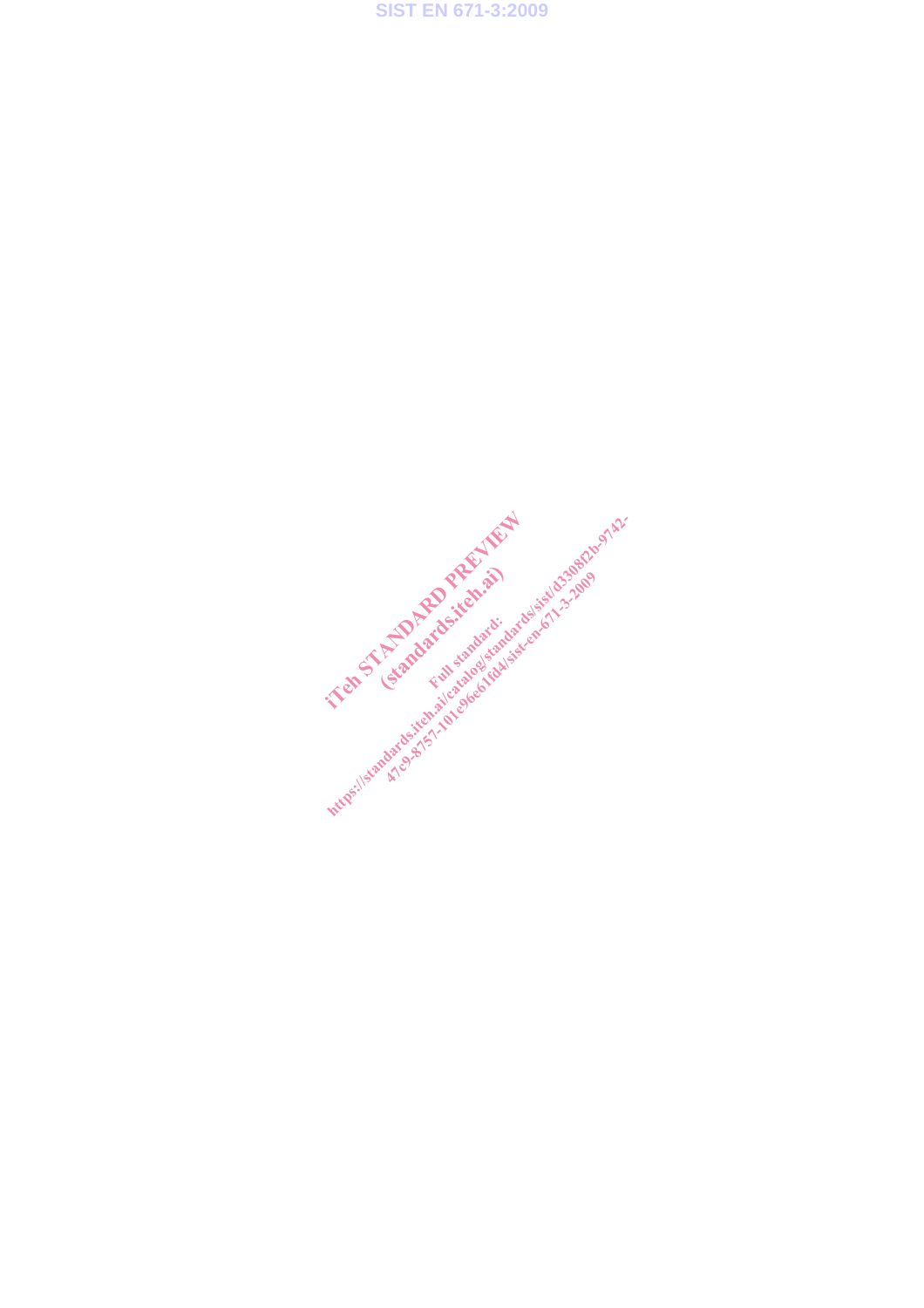#### **SIST EN 671-3:2009**

# EUROPEAN STANDARD NORME EUROPÉENNE EUROPÄISCHE NORM

# **EN 671-3**

March 2009

ICS 13.220.10 Supersedes EN 671-3:2000

English Version

# Fixed firefighting systems - Hose systems - Part 3: Maintenance of hose reels with semi-rigid hose and hose systems with lay-flat hose

Installations fixes de lutte contre l'incendie - Systèmes équipés de tuyaux - Partie 3: Maintenance des robinets d'incendie armés équipés de tuyaux semi-rigides et des postes d'eau muraux équipés de tuyaux plats

Ortsfeste Löschanlagen - Wandhydranten - Teil 3: Instandhaltung von Schlauchhaspeln mit formstabilem Schlauch und Wandhydranten mit Flachschlauch

This European Standard was approved by CEN on 31 January 2009.

CEN members are bound to comply with the CEN/CENELEC Internal Regulations which stipulate the conditions for giving this European Standard the status of a national standard without any alteration. Up-to-date lists and bibliographical references concerning such national standards may be obtained on application to the CEN Management Centre or to any CEN member. If by CEN on 31 January 2009.<br>
ith the CEN/CENELEC Internal Regulations<br>
lard without any alteration. Up-to-date lists<br>
tion to the CEN Management. Centre or to-<br>
a official versions (English, French, German<br>
ber into its ht the CEN/CENELEC Internal Regulations which stipula<br>and without any alteration. Up-to-date lists and bibliograph<br>ion to the CEN Management Centre or to any CEN memn<br>official versions. English, French, Germany. A version

This European Standard exists in three official versions (English, French, German). A version in any other language made by translation under the responsibility of a CEN member into its own language and notified to the CEN Management Centre has the same status as the official versions. The CEN Management Centre<br>Frisions (English, French, sound<br>anglege and hotif<br>So with anglege and hotif<br>So for Austria, Belgium, Bull<br>Hand, Italy, Latvia, Lithuan

CEN members are the national standards bodies of Austria, Belgium, Bulgaria, Cyprus, Czech Republic, Denmark, Estonia, Finland, France, Germany, Greece, Hungary, Iceland, Ireland, Italy, Latvia, Lithuania, Luxembourg, Malta, Netherlands, Norway, Poland, Portugal, Romania, Slovakia, Slovenia, Spain, Sweden, Switzerland and United Kingdom. ERN Management Centre or to any CE<br>
SEN Management Centre or to any CE<br>
sions (English, French, German). A ve<br>
own language and notified to the CEN<br>
of Austria, Belgium, Bulgaria, Cyprus,<br>
and, Italy, Latvia, Lithuania, Lu



EUROPEAN COMMITTEE FOR STANDARDIZATION COMITÉ EUROPÉEN DE NORMALISATION EUROPÄISCHES KOMITEE FÜR NORMUNG

**Management Centre: Avenue Marnix 17, B-1000 Brussels**

© 2009 CEN All rights of exploitation in any form and by any means reserved worldwide for CEN national Members.

Ref. No. EN 671-3:2009: E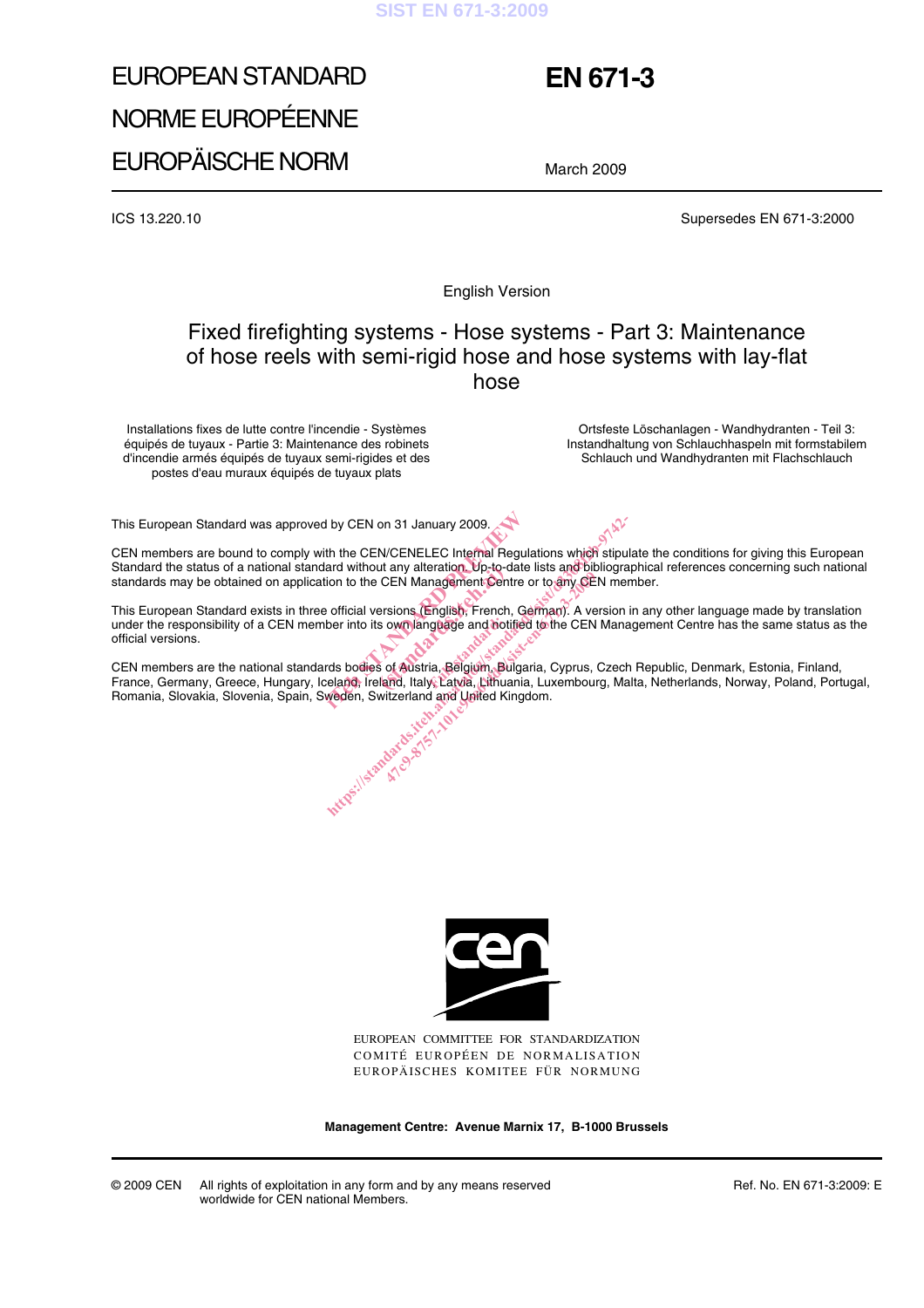# EN 671-3:2009 (E)

# **Contents**

| 1                |  |  |
|------------------|--|--|
| $\mathbf{2}$     |  |  |
| 3                |  |  |
| 4                |  |  |
| 5                |  |  |
| 6<br>6.1<br>6.2  |  |  |
| $\overline{7}$   |  |  |
| 8                |  |  |
| $\boldsymbol{9}$ |  |  |
| 10               |  |  |
|                  |  |  |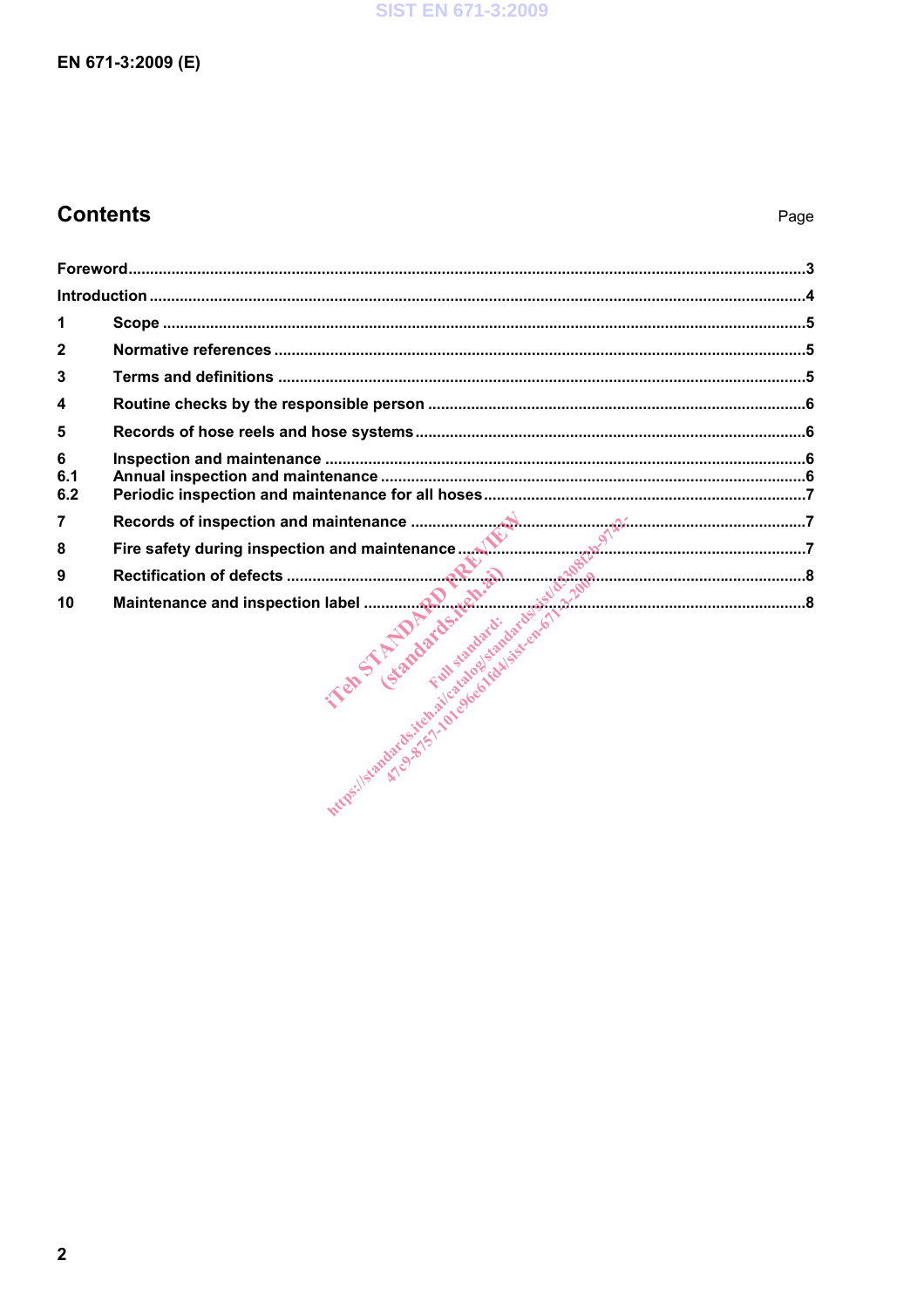# **Foreword**

This document (EN 671-3:2009) has been prepared by Technical Committee CEN/TC 191 "Fixed firefighting systems", the secretariat of which is held by BSI.

This European Standard shall be given the status of a national standard, either by publication of an identical text or by endorsement, at the latest by September 2009, and conflicting national standards shall be withdrawn at the latest by September 2009.

Attention is drawn to the possibility that some of the elements of this document may be the subject of patent rights. CEN [and/or CENELEC] shall not be held responsible for identifying any or all such patent rights.

This document supersedes EN 671-3:2000.

EN 671 has the general title *Fixed firefighting systems – Hose systems* and is in three parts:

- *Part 1: Hose reels with semi-rigid hose*;
- *Part 2: Hose systems with lay-flat hose*;
- *Part 3: Maintenance of hose reels with semi-rigid hose and hose systems with lay-flat hose*.

According to the CEN/CENELEC Internal Regulations, the national standards organizations of the following countries are bound to implement this European Standard: Austria, Belgium, Bulgaria, Cyprus, Czech Republic, Denmark, Estonia, Finland, France, Germany, Greece, Hungary, Iceland, Ireland, Italy, Latvia, Lithuania, Luxembourg, Malta, Netherlands, Norway, Poland, Portugal, Romania, Slovakia, Slovenia, Spain, Sweden, Switzerland and the United Kingdom. ni-rigid hose;<br>
lay-flat hose;<br>
se reels with semi-rigid hose and h<br>
EC Internal Regulations, the nation<br>
ment this European Standard:<br>
Finland, France, Germany, Gree<br>
Netherlands, Norway, Poland, Poland, Poland Standard: with semi-rigid hose<br>That Regulations, the<br>Trance, Germany,<br>Ands, Norway, Pola https://standards.iteh.ai/catalogues/sistem.<br>in right hose;<br>in the psilon set of the property of the real free system.<br>in this European Standard: Austria, Be-<br>Finland, France, Germany, Greece, Hungar<br>Netherlands, Norway, P with semi-rigid hose and hose sy<br>hal Regulations, the hational star<br>is European Standard: Austri<br>France, Germany, Greece, H<br>inds, Norway, Poland, Portuga<br>igdom. is to get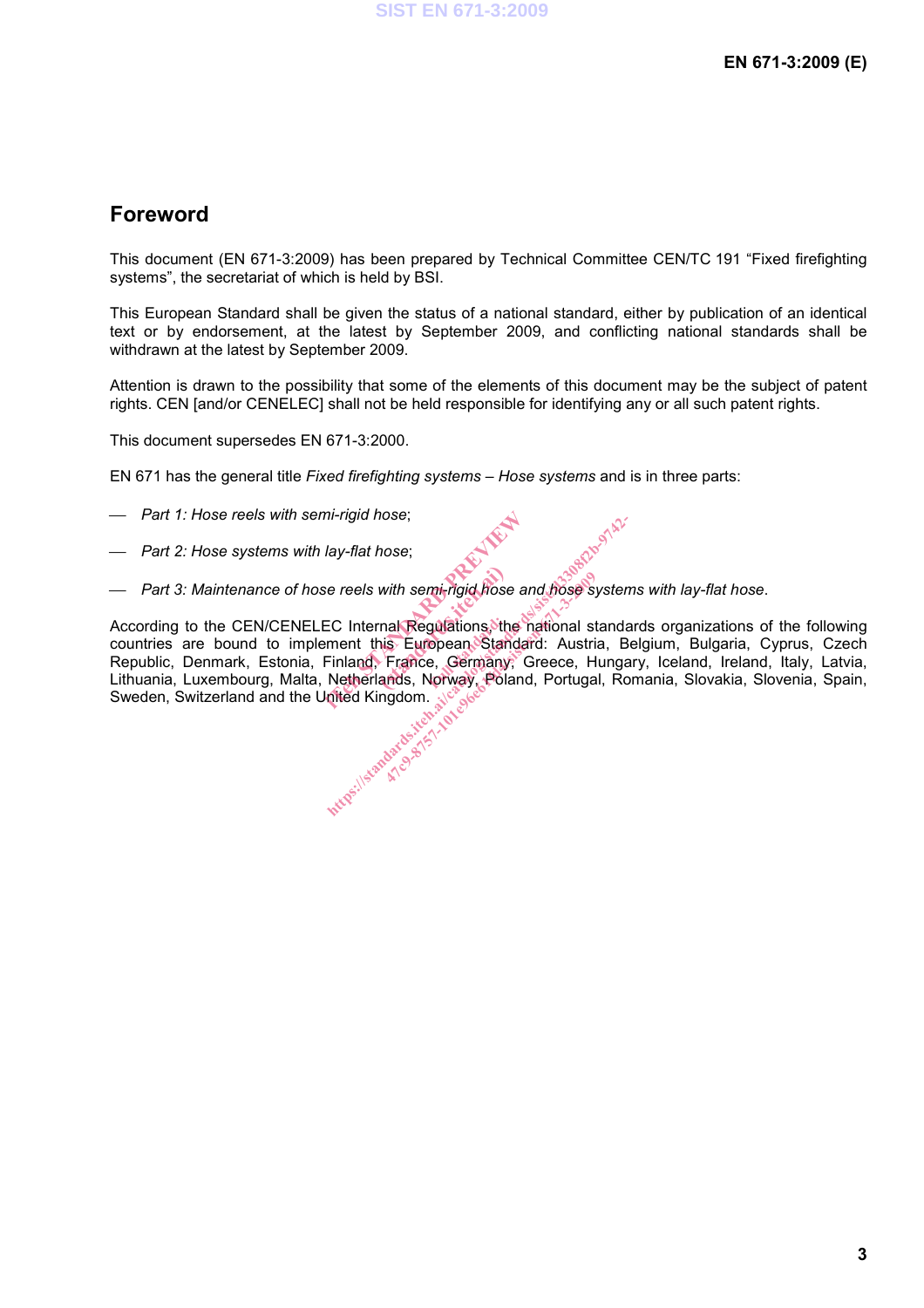# **Introduction**

Hose reels and hose systems in proper condition provide a very effective firefighting facility with a continuous supply of water available immediately. They are especially valuable in an early stage of fire and can be operated efficiently by an untrained person. Hose reels and hose systems will have a long service life but it shall be realized that their usefulness depends on maintenance to ensure instant readiness when required.

IT and The Assessment of the Assessment of the Assessment of the Assessment of the Assessment of the Assessment of the Assessment of the Assessment of the Assessment of the Assessment of the Assessment of the Assessment of Examples Religions wthe<sup>s://standards.iteh.ai/catalog.edu.ai/catalog.edu.ai/catalog.edu.ai/catalog.edu.ai/catalog.edu.ai/catalog.edu.ai/catalog.edu.ai/catalog.edu.ai/catalog.edu.ai/catalog.edu.ai/catalog.edu.ai/catalog.edu.ai/catalog.edu.ai/</sup> March 11 statester, en-671-3-2009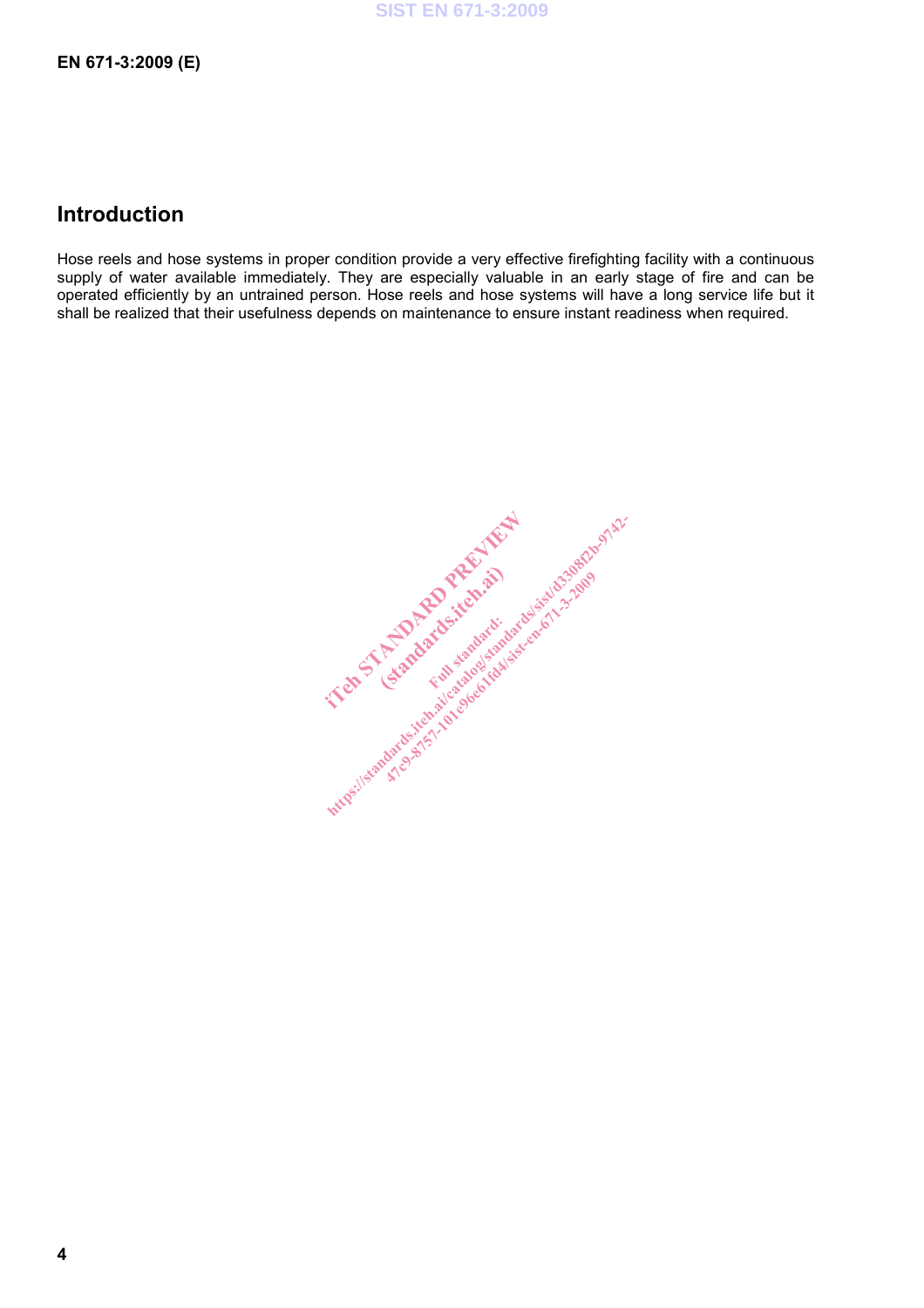## **1 Scope**

This European Standard specifies requirements for inspection and maintenance of hose reels and hose systems such that they continue to provide the service for which they were manufactured, supplied or installed i.e. to ensure a first emergency intervention to fight a fire before more powerful means can be implemented.

This European Standard is applicable to hose reel and hose system installations in all types of buildings irrespective of the nature of use of the buildings.

## **2 Normative references**

The following referenced documents are indispensable for the application of this document. For dated references, only the edition cited applies. For undated references, the latest edition of the referenced document (including any amendments) applies.

EN 671-1:2001, *Fixed firefighting systems – Hose systems – Part 1: Hose reels with semi-rigid hose*

EN 671-2:2001, *Fixed firefighting systems – Hose systems – Part 2: Hose systems with lay-flat hose* 

EN 694:2001, *Fire-fighting hoses – Semi-rigid hoses for fixed systems*

## **3 Terms and definitions**

For the purposes of this document, the terms and definitions given in EN 694:2001, EN 671-1:2001, EN 671- 2:2001 and the following apply. person with the necessary training and experience with access to the relevant tools, equipment and person with the necessary training and experience with access to the relevant tools, equipment and international and definitions give m-rigid noses rol tixe

#### **3.1**

#### **competent person**

information, manuals and knowledge of any special procedures recommended by the manufacturer, to be capable of carrying out the relevant maintenance procedures of this European Standard http://www.aiking.in.com/sistems-<br>http://www.ai/catalogue.org/sistems-<br>Secondards.iteh.ai/catalogue.org/sistems<br>and definitions given in EN 69<br>aining and experience with access to the<br>viewer and experience with access to t 420 Meta-875-101e96e61fterms and definitions given in I

#### **3.2**

#### **maintenance**

combination of all technical and administrative actions including supervision actions, intended to retain an item, or restore it to a state in which it can perform a required function

#### **3.3**

#### **responsible person**

person responsible for or having effective control over fire safety provisions adopted in or appropriate to the premises or the building

NOTE Due to national regulations the responsible person could either be the user or the owner of the premises.

#### **3.4**

#### **supplier**

party responsible for the product, process or service and able to ensure that the quality assurance is exercised

NOTE The definition may apply to manufacturers, distributors, importers, assemblers, service organizations.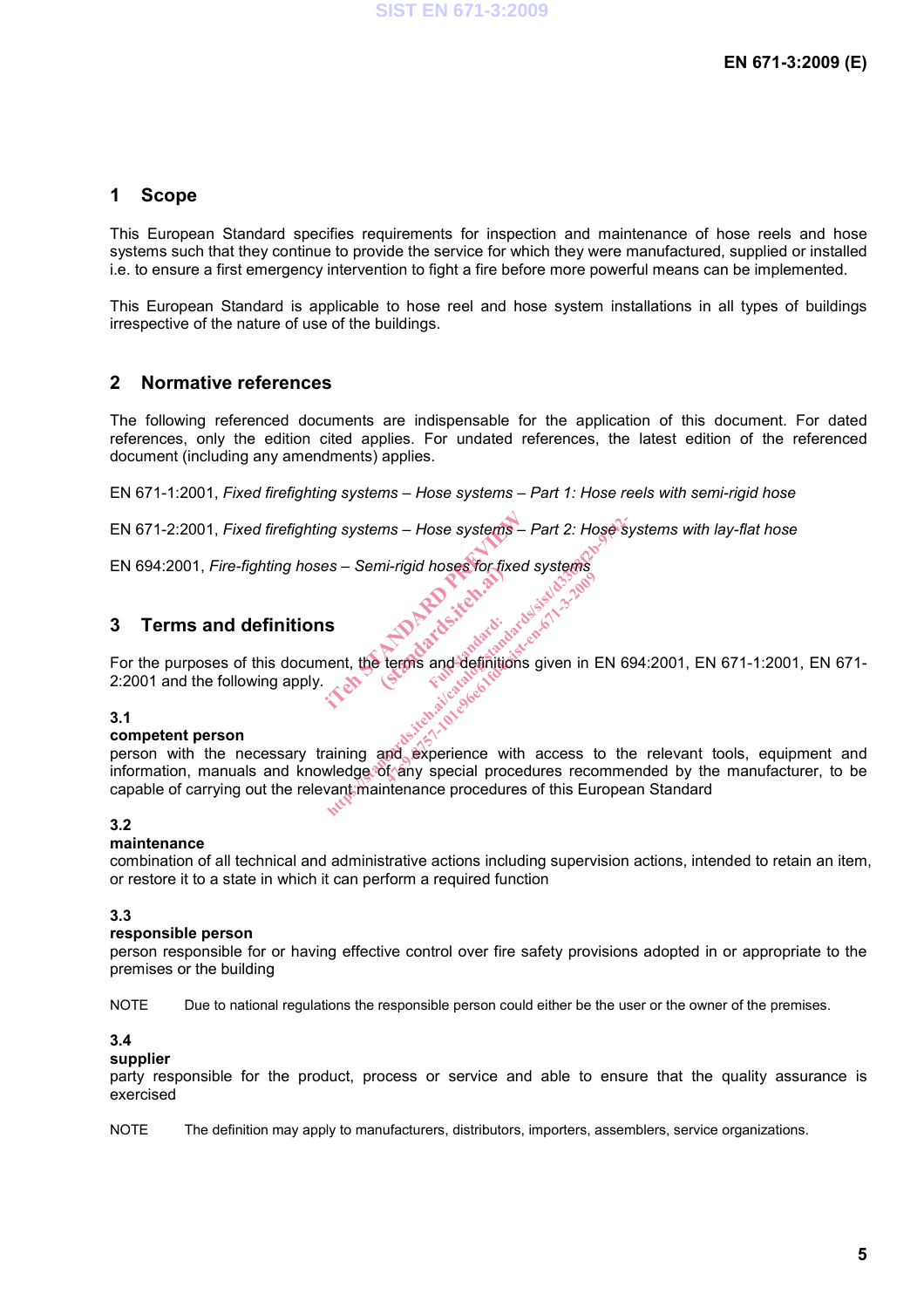#### **4 Routine checks by the responsible person**

Regular checks of all hose reels and hose systems shall be carried out by the responsible person or his representative at intervals depending on environmental circumstances and/or fire risk/hazard, to make sure that each hose reel or hose system is:

- a) located in the designated place;
- b) unobstructed, visible and has legible operating instructions;
- c) not obviously defective, corroded or leaking.

The responsible person shall arrange for immediate corrective action, where necessary.

The result of regular checks shall be recorded by the responsible person.

## **5 Records of hose reels and hose systems**

In order to check conformity with the manufacturer's instructions of the hose reel or hose system installation, the responsible person shall keep records of a plan showing the exact location and technical data of the installation. itenance OR Review of Standard Preview of the Completent per completent per completent per completent per completent per completent per completent per completent per completent per completent per completent per completent tenance properties and components not controlled in the completent person.<br>are building system pressure and the following<br>one carried out by the completent person.<br>and legible:<br>wive<sup>s:</sup>

#### **6 Inspection and maintenance**

# **6.1 Annual inspection and maintenance**

The inspection and maintenance shall be carried out by the competent person. e D Racio Pretendard: 420 Prediction of the state of the state of the state of the state of the state of the state of the state of the state of the state of the state of the state of the state of the state of the state of the state of the state

The hose shall be fully run out, put under building system pressure and the following points checked:

- a) the appliance is unobstructed and free from damage and components not corroded or leaking;
- b) operating instructions are clear and legible;
- c) the location is clearly marked;
- d) brackets for wall mounting are suitable for their purpose and are fixed and firm;
- e) the flow of water is steady and sufficient;

NOTE The use of flow indicator and pressure gauge is recommended. For lay flat hose systems this test can be done with another hose with the same specifications e.g. shorter length.

- f) pressure gauge, if fitted, is working satisfactorily and within its operating range;
- g) the entire length of hose shall be inspected for signs of cracking, distortion, wear or damage; if the hose shows any signs of defect it shall be replaced or proof-tested to maximum working pressure;
- h) hose clips or bindings are of the correct type and are securely fastened;
- i) hose drums rotates freely in both directions;
- j) for swinging reels, check that the pivot rotates easily and that the reel swings minimum required angles stated in Parts 1 and 2 of this European Standard;